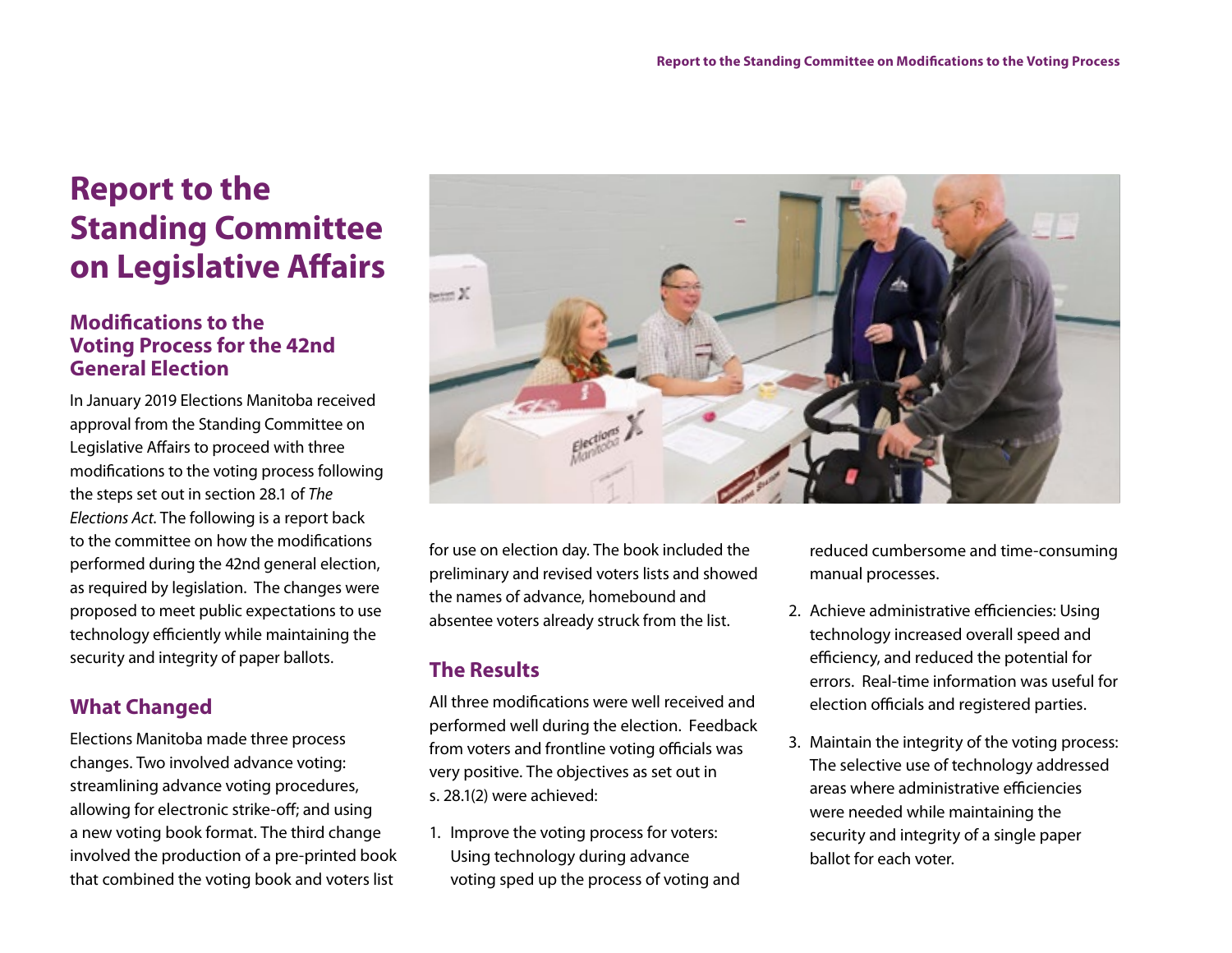## **The Details**

#### **Advance Voting Electronic Strike-Off and New Voting Book Format**

These two modifications were implemented during advance voting from August 29, 2019 to September 5, 2019 at 194 locations out of 326 locations. The criteria for locations was:

- 1. All returning offices.
- 2. One other location in each electoral division where connectivity could be established.
- 3. Capacity of field staff in terms of training and ability to provide support
- 4. Anticipated voter turnout, particularly for non-resident voters.

Instead of searching through a paper list, staff found voters' names quickly in one of two ways: scanning the bar code on their voter information card or using the web-based voters list management system. This approach proved to be faster and more accurate in finding and processing voters. The electronic strike-off showed all system users that a voter had voted almost immediately.

Advance voting reports were provided daily to the registered parties in a digital format.

One report indicated all voters who had voted the previous day and where they had voted. In addition, a move report was provided indicating which voters had moved and changed addresses, the address and electoral division they had left where applicable, and their new address and electoral division.

The advance voting book was re-formatted to allow for labels to be printed and pasted into the voting book, eliminating the need to hand write information. For non-resident advance voting, a second label was printed for the certificate envelope, again replacing the need to hand write.

Using the new voting book format and printing out labels for the booklet and certificate envelopes of non-resident voters was fast and provided more accurate and legible information.

#### **Combined Voting Book and Voters List for Election Day**

Combining the preliminary and revised paper voting lists along with those who had voted in advance streamlined the process of voting on election day and reduced errors. The preprinted books were prepared for each voting station and included the struck off names of those individuals who had voted in advance,

homebound or absentee. It meant that voting officials only had to go through one list instead of two or more.



*Printed labels replaced hand-written voter information in voting books.*

#### **Challenges**

Overall the modified processes performed very well. There were a few challenges addressed during advance voting, including:

• Connectivity issues: use of technology requires a secure network that connects to the voters list and Elections Manitoba's internal databases. There were some challenges in finding and maintaining a robust enough signal in some areas of Winnipeg, in the north and in a few areas of rural Manitoba. All sites had the ability to revert to paper if there were difficulties.